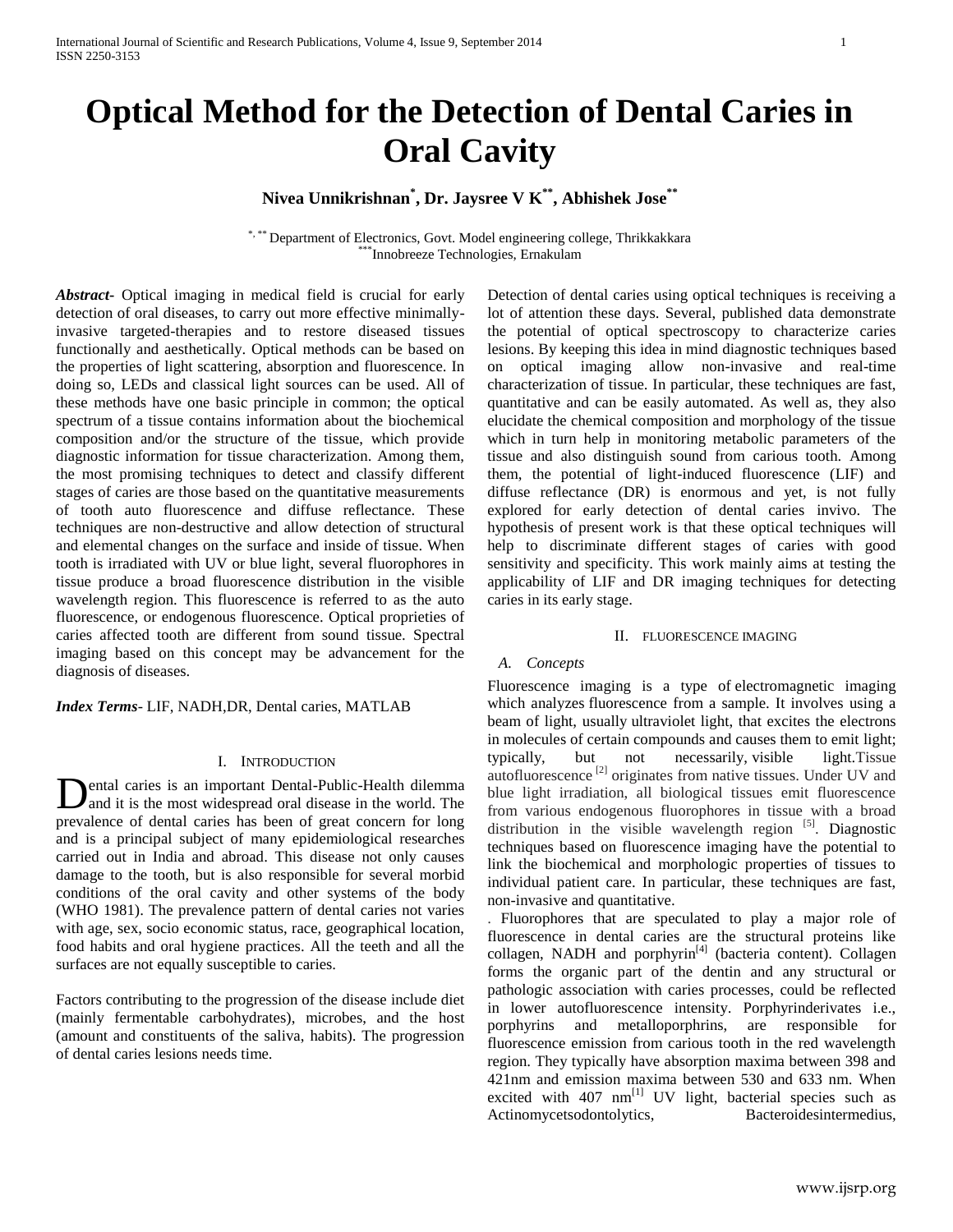Prevotellaintermedia,Corynebacterium species and Candida albicans emit fluorescence in between 620-635 nm.

### *B. Experiment Details*

The major components used in the setup are power supply, LED driver circuit, LED module, lens, filter, USB Camera module and the display device.

LED module means the arrangement of four 405 nm LEDs(**HPLighting Corp.,** part# HPL-H44LU1C0, 120<sup>0</sup>, 700mA) about 90° to each other around the camera. By arranging the LEDs in the same plane of detector it is easier to get uniform illumination at the tooth surface with the help of an LED driver circuit.

Long-pass filter (Passband  $=$  490-850nm, 10mm in diameter) is fixed on the USB camera (5 MP USB2.0, FOV=  $67^{\circ}$ ) provides necessary filtering to acquire fluorescence signals. The fluorescing images of the tooth are highly resolved and can cover an area of 12X12 mm with a field of view of 23.07°. The image acquisition interface and the pseudo coloring of the imagehave performed by using IMAQ & image processing tool boxes of MATLAB. Figure 1 explains the basic setup used for the fluorescence imaging of tooth caries.



Figure 1. Setup for fluorescence imaging of tooth caries

# *C. Results and Discussion*

The fluorescence images of tooth obtained in vivo are shown in the fig 2. The important section in this analysis is pseudo coloring or false coloring. False color refers to a group of color rendering methods used to display images in color which were recorded in the visual or non-visual parts of the electromagnetic spectrum. A false-colorimage is an image that depicts an object in colors that differ from those a photograph (a true-color image) would show.This colored image, when displayed, can make the identification of certain features easier for the observer.

Depending on the table or function used and the choice of data sources, pseudo coloring may increase the information contents of the original image. Here it is done by assigning pseudo color to the intensity of red channel and reallocating the pixel value in the image. The color coded image is shown in fig 2.



Figure 2. Fluorescence imaging of tooth with caries

Magenta: Region of severe caries Blue: Region of mild caries GREEN: Normal region of tooth. Black: Noisy surrounding region

## III. SPECTRAL IMAGING

## *A. Concepts*

Spectral imaging which utilizing the use of diffuse reflectance extends the capabilities of biological and clinical studies to simultaneously study multiple features such as organelles and proteins qualitatively and quantitatively. Spectral imaging combines two well-known scientific methodologies, namely spectroscopy and imaging <sup>[1]</sup>, to provide a new advantageous tool. The combination of these two is, however, not trivial, mainly because it requires creating a three-dimensional (3D) data set that contains many images of the same object, where each one of them is measured at a different wavelength. Here in this spectral imaging, it has been decided to use two different wavelengths and thereby two different images. The need to measure the spectrum at each point of the image requires combining dispersive optics with the more common imaging equipment, and introduces constrains as well.

The DR intensity of caries tooth is markedly lower than that of sound tooth. The DR spectrum shows a broad reflectance dip between 520, 540 and 580 nm, which might be due to hemoglobin absorption. The normalized spectrum shows a reduction in relative intensity with caries formation in the spectral window below  $600 \text{ nm}$ <sup>[6]</sup> whereas the trend reverses beyond 625 nm.

So that for DR imaging, we can consider any two regions of interest such as one relating to absorption and the other to point of maximum intensity i e, no absorption. Here the two LEDs that can use as the wavelength of interest are 520 nm and 625 nm. Under normal conditions, it may provide the image of usual teeth. But under caries affected situations, an additional reduction of intensity can be seen on the tooth surface.

# *B. Experiment Details*

The major parts that have remarkable identities in spectral imaging section are oral camera (Hand piece) with its unique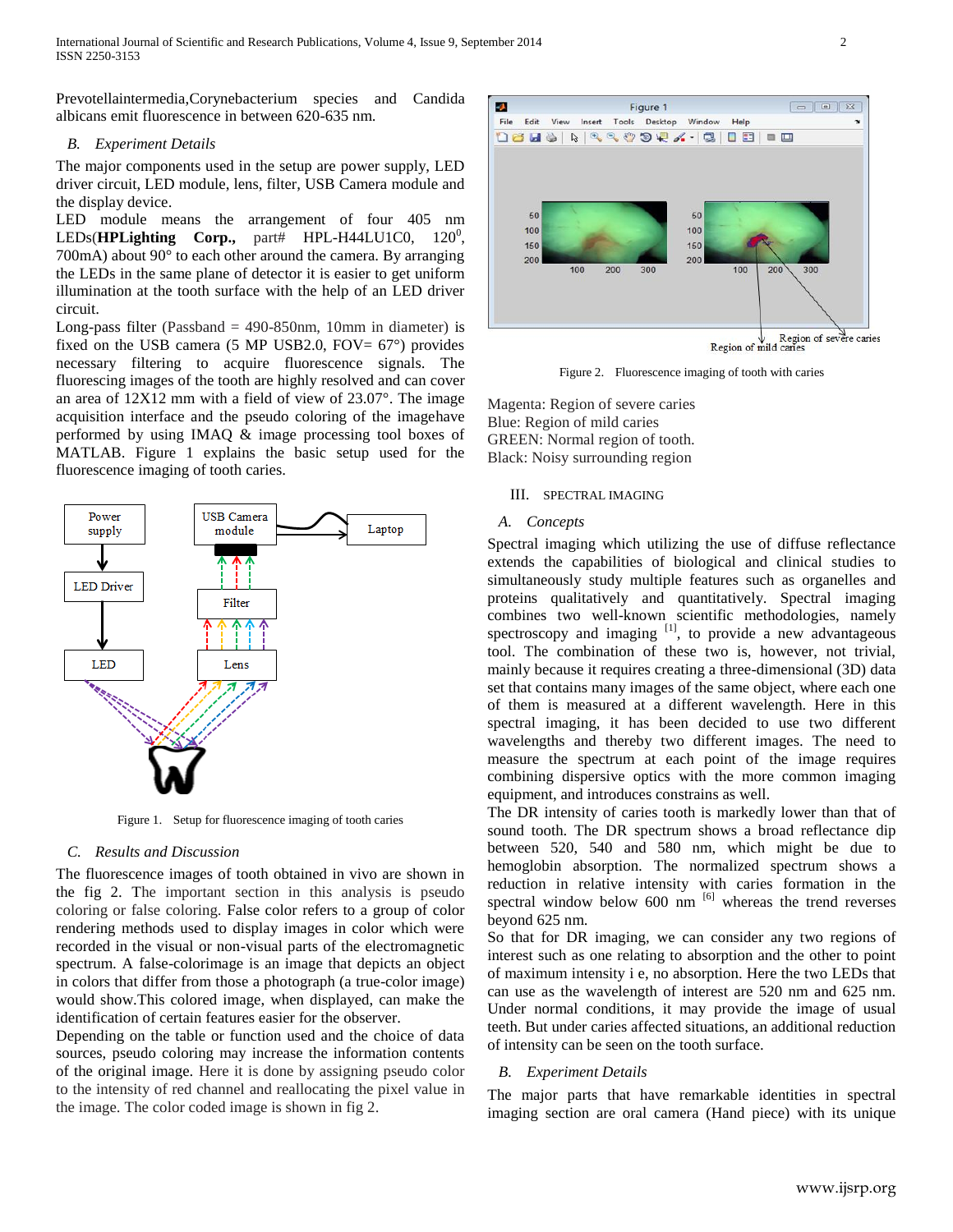structure, LEDs with its switching section and processing software (MATLAB).

The hand piece resembles an oversized pen is mainly designed to work as an oral camera. The main advantage of using oral camera is that it is a small camera that takes an X-ray of the outside of gum or tooth. Figure 3 represent the basic setup has been used for spectral imaging of tooth caries.



Figure 3. The basic setup for spectral imaging of tooth

The two LEDs arranged alternatively in the same plane for the illumination purposes are of 520nm (VLMTG1300-GS08, Viewing angle: 130°) and 625 nm (SML**-**D12U8W, Viewing angle: 160°). Both of them have very ultra-small foot print of 1.6 mm x 0.8 mm x 0.8 mm (L x W x H).

This can be accomplished by the spectral imaging process. Driving section and a switching section in the LED switching setup illuminates the two different sets of LEDs sequentially with fixed delay duration in between them. So that it can provide two different images within this particular fixed delay.Dividing the two images of different wavelengths (520 nm & 625 nm), one ratio image (625/520) can be obtained. It may carry the information about any abnormality in the tooth structure.

### *C. Results and Discussion*

Image acquisition and processing of the image is done by using MATLAB. Figure 4 represents the images obtained by illuminating the tooth surface with red (625nm) and green (520 nm) visible light.



Figure 4. Images obtained by illuminating the teeth with red and green LEDs

Color mapping has done to make the acquired image more interactive and informative and it is done by converting the ratio image into gray scale and then assigns the pseudocolours by analyzing the intensity levels of entire pixels sequentially. So that it is easier to understand the image ie, the pixels with red color is the indication of high ratio intensity (Development of caries) and the pale blue colored pixels is the indication of low ratio intensity (Normal region).



Figure 5. Pseudo colored image of the teeth

The pseudo color images has shown in the figure 5 is obtained must be standardized by performing sufficient number of patient trials and the results must be correlated with X-ray diagnostic procedures. With valid data, pseudo color map can be performed to distinguish the depth of demineralization. It means the depth of disease could be mapped with different color ranges.

#### IV. CONCLUSION

Many products are found to be safe and effective in bench testing, *in vitro* testing or animal studies, but fail to demonstrate the same effect in humans. These investigational products must be proven safe and effective in a clinical study in humans before use in the general population. So thatClinical trials are fundamental to the development of innovative, investigational products. The applicability of these two methods can be proven only after detailed patient trials.

This setup can be developed as a compact system by combining both fluorescence and Spectral imaging (diffused reflectance imaging) modalities. For this we can align the illumination sources of each modality in interchangeable heads. Hence the multimodal diagnostic approach can effectively monitor the caries lesions noninvasively. New designs can be launched include options of wired and wireless connectivity for convenience of the medical practitioners. This will be ushering for more dental practitioners to use this technology.

#### **REFERENCES**

[1] *"Clinical trial for detection of dental caries using light induced fluorescence ratio reference standard"*Shiny Sara Thomas, Mohanty S, Jayanthy J L, Varughese J M, Balan A, Subhash N, Journal of Biomedical Optics 15(2), 027001 (March/April 2010)